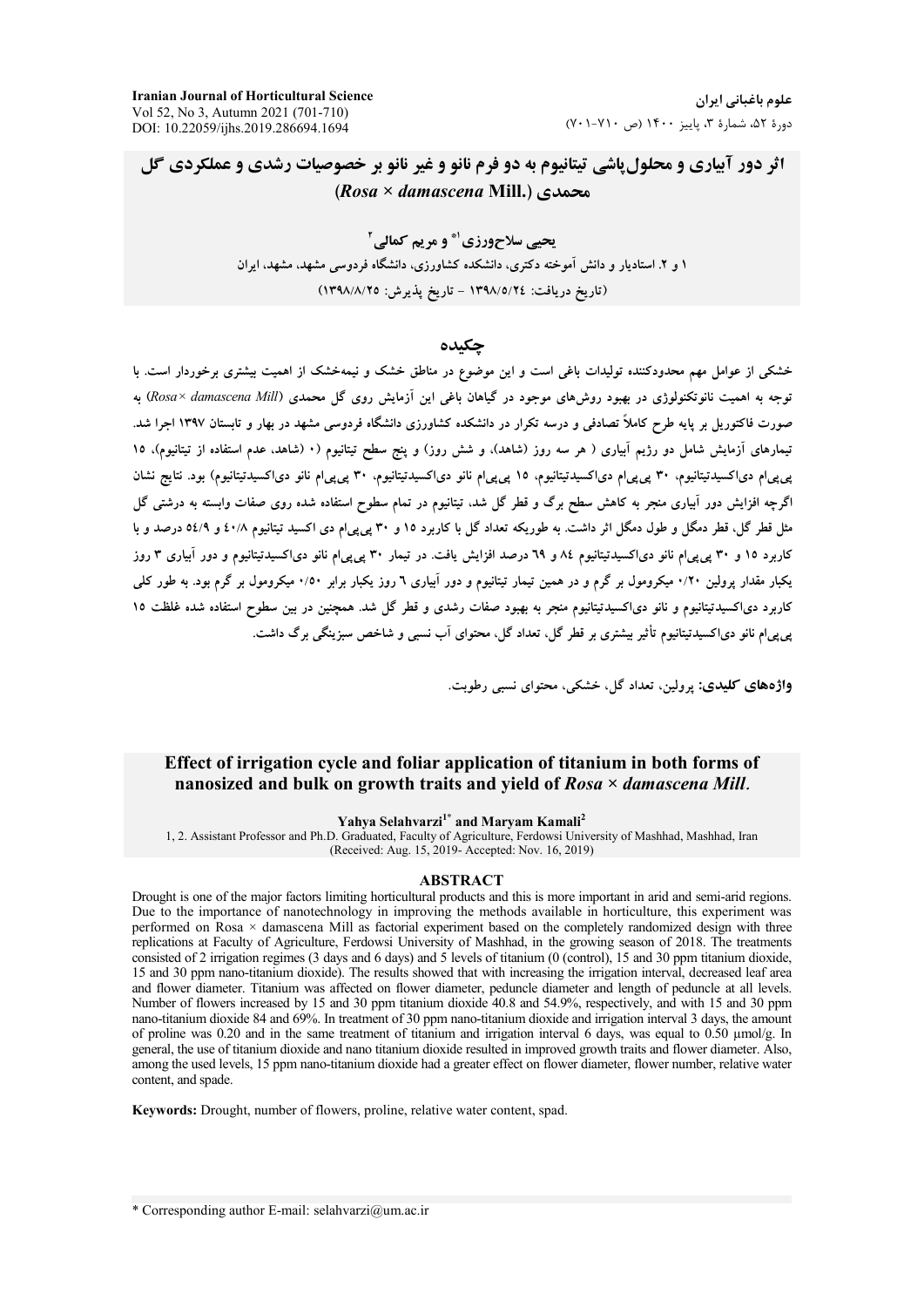#### مقدمه

گل محمدی با نام علمی Rosa damascena Mill از تيره Rosaceae و متعلق به جنس Rosa است. كل محمدی دارای تنوع ژنتیکی بالایی در ایران بوده و از جنبههای زینتی، دارویی و صادراتی دارای اهمیت میباشد (Mozaffarian, 2005). ایران یکی از بزرگترین کشورهای تولیدکننده گلمحمدی به شمار می]ًید. گلمحمدی در اغلب نقاط ایران دیده میشود، ولیکن بهمنظور تهیه گلاب در وسعت زیاد از باغهای كاشان، كرمان، فارس و تبريز كشت مى شود .(Ghahraman, 1996)

تنشهای گوناگون محیطی از مهمترین علل ایجاد مشکلات متعدد در تولیدات کشاورزی میباشند و Timori et al., ) تنش ها است ( Noori et al., 2012). تحقیقات بر روی کشت گیاهان دارویی در شرایط دارای تنش نظیر خشکی بسیار محدود است. با توجه به اینکه بخش عمدهای از کشور ایران را مناطق با محدودیت منابع آبی تشکیل می دهد اهمیت تحقیق در این زمینه بیشتر احساس میشود (Khorasani nejad et al., 2015). گزارش شده است در گیاه دارویی گل محمدی تنش خشکی سبب کاهش شادابی، تعداد برگچه و مساحت برگ میشود (Tabaei Aghdaei & Babae, 2001). در آويشن تحت تنش خشکی و آبیاری در دوره ۱۰ روزه، ارتفاع، وزن خشک و تر گیاه در مقایسه با دوره ی کمتر آبیاری كاهش داشت (Aziz et al., 2008). با افزايش سطح خشکی، ارتفاع بوته، قطر ساقه، تعداد و طول شاخه جانبی، عملکرد پیکره رویشی و عملکرد اسانس گیاه دارویی بادرشبو کاهش یافت (Hassani, 2006). با عنایت به وسعت اراضی تحت تنش خشکی در ایران و با در نظر گرفتن روند رو به رشد جمعیت جهان همراه با کاهش و تخریب منابع آبوخاک، تحقیق در خصوص افزایش مقاومت گیاهان به شرایط نامساعد محیطی دارای اهمیت است.

از طرفی ورود علم نانوتکنولوژی به عرصه کشاورزی در سطح جهان، پدیدهای نوظهور است. علم نانو منجر به توسعه و بهبود كاربردهاى ارزان نانوتکنولوژی برای پیشبرد رشد گیاهان شده است. از

نانو ذرات و نانو کیسولها می توان بهعنوان ابزاری مفید برای توزیع آفتکشها و کودها در شکل كنترل شده با مكان هدف مشخص بهمنظور كاهش Nair et al., ) خسارتهای زیستمحیطی استفاده کرد 2010). تيتانيوم دهمين عنصر معمول در پوسته زمين است. اما جذب آن از محيط توسط گياهان بهسختى صورت می گیرد. زیرا تیتانیوم در اسیدیته بین ۸-۴ یعنی محدودهای که در آن گیاهان بهخوبی رشد می کنند محلول نیست (Cravajal et al., 1994). اصلی ترین منابع تیتانیوم در محیط سنگهای لمینت (Ilmenite) يا روتايل (Rutile) (دىاكسيد تيتانيوم) هستند. Tesuge & Konishi (1996) اظهار داشتند که تیتانیوم ممکن است در شکل اکسید تیتانیوم در تثبیت بیولوژیکی نیتروژن در گرههای لگومها مشاركت داشته باشد. آنها همچنین اظهار داشتند كه افزودن تيتانات پتاسيم به محلول غذايي، رشد يونجه را بهبود بخشید. در آزمایشی با محلول پاشی نانو ذرات دی|کسید تیتانیوم در دو شرایط کاربرد و عدم کاربرد نیتروژن نشان داده شد که در تیمار شاهد تمام برگهای پیر اسفناج تحت شرایط کمبود نیتروژن زرد شدند، اما وقتی از نانو ذرات دی اکسید تیتانیوم استفاده شد، این اتفاق نیافتاد. این امر نشان میدهد نانو ذرات دی|کسید تیتانیوم سبب تثبیت نیتروژن در برگهای اسفناج شدند (Yang et al., 2007). نانو ذرات دی اکسید تیتانیوم می توانند مقاومت بذرها را به تنش بالابرده و نفوذ آب و اکسیژن موردنیاز برای جوانهزنی سریع را تقویت کنند (Khote et al., 2012). پژوهشگران با بررسی اثر نانو ذرات آناتاز دیاکسید تیتانیوم در غلظتهای ۰۱، ۲۰، ۳۰ و ۴۰ میلی گرم در لیتر، بر جوانهزنی بذر گیاه جعفری در شرایط کشت درون شیشهای به این نتیجه رسیدند که افزایش غلظت نانو ذرات تأثیر مثبت معنیداری بر درصد و سرعت جوانهزنی، طول ساقهچه و ریشهچه، شاخص بنیه بذر و محتوی کلروفیل گیاه جعفری دارند .(Kamali et al., 2018)

در حال حاضر گزارشی از بررسی اثرات تنش خشکی همراه با کاربرد دیاکسید تیتانیوم در تحمل به تنش خشکی گیاه گل محمدی وجود ندارد. این در حالی است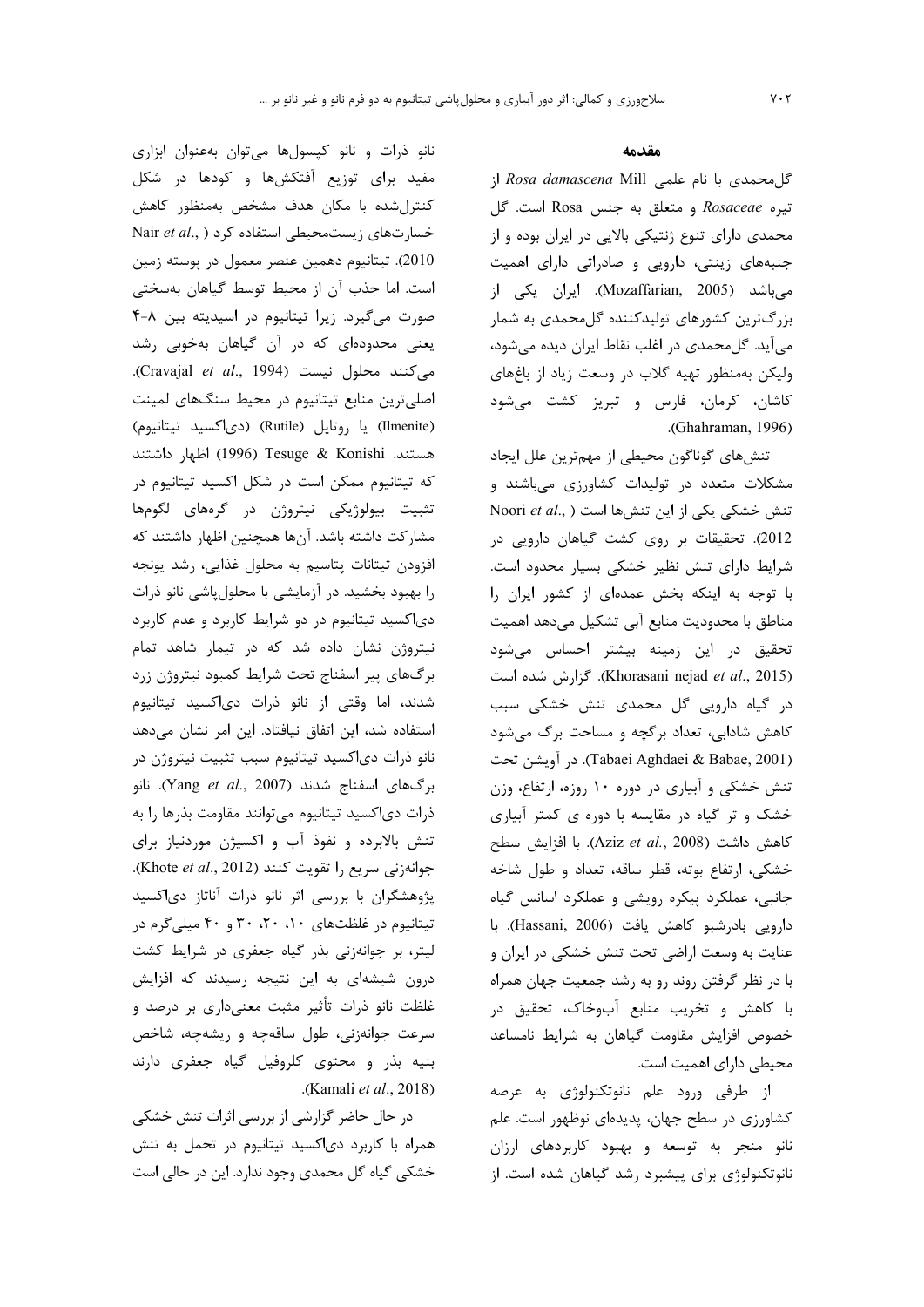که بهبود رشد رویشی و افزایش تولید و عملکرد اسانس این گیاه با کاربرد روشهای مختلف و با صرف هزینههای یایین و بازدهی بالا، موردتوجه قرارگرفته است. بنابراین در این تحقیق اثرات دی|کسید تیتانیوم نانو و غیر نانو بر رشد و توسعه صفات مورفولوژیکی و برخی پارامترهای فيزيولوژيكى گياه گل محمدى تحت تنش خشكى موردبررسے قرار گرفت.

# مواد و روش

آزمایش به صورت فاکتوریل بر پایه طرح کاملاً تصادفی در ۳ تکرار در گلخانههای علوم باغبانی دانشکده کشاورزی دانشگاه فردوسی مشهد در بهار و تابستان ۱۳۹۷ اجرا شد. عامل اول رژیم آبیاری در دو سطح ( هر سه روز (شاهد)، و شش روز) و عامل دوم تیتانیوم در پنج سطح (٠ (شاهد، عدم استفاده از تيتانيوم)، ١۵ يي يي ام دی اکسیدتیتانیوم، ۳۰ پی پی ام دی اکسیدتیتانیوم، ۱۵ پی پی ام نانو دی اکسیدتیتانیوم، ۳۰ پی پی ام نانو دی|کسیدتیتانیوم) بود. متوسط دمای روزانه و شبانه در گلخانه به ترتیب برابر با ۲ ± ۲۵ و ۲ ± ۱۸ درجه سانتی گراد و رطوبت نسبی بین ۷۰-۶۰ درصد تنظیم شد. به منظور اعمال تیمارها از نهال دو ساله گل محمدی ( Rosa damascena) استفاده شد. بستر كشت حاوى

۷۰ درصد خاک + ۳۰ درصد ماسه بود. در جدول ۱ نتایج آناليز بافت بستر كشت مورد آزمايش آمده است.

یس از آماده سازی بستر کشت نهالهای دوساله گل محمدی با اندازههای یکسان در ۲ نقطه بهطور مستقیم در گلدانهای ۶ کیلوگرمی با قطر دهانه ۴۰ سانتی متر کشت شد و پس از استقرار کامل، رژیمهای متفاوت آبیاری اعمال شد. میزان آب مورد نیاز در هر نوبت آبیاری بر اساس ظرفیت زراعی خاک استفاده .<br>شده معادل ۳۰۰ سے سے د<sub>ر</sub> نظر گرفته شد که به فواصل هر سه روز یکبار و هر شش روز یکبار اعمال گردید. تیمارهای دی|کسیدتیتانیوم به صورت محلول یاشی بر گی در غلظتهای ذکر شده در ۵ نوبت با فواصل هفت روز (دو نوبت قبل از آغاز تنش خشكي و سه نوبت بعد شروع تيمار تنش خشكي) اعمال شد. نانو دی اکسیدتیتانیوم استفاده شده از شرکت Evonik Degussa GmbH آلمان تهيه شد. سطح ويژه نانو ذرات nm تيتانيوم  $\ln^2$  ۰ $\ln^2$ ، متوسط اندازه ذرات نانو تيتانيوم ۲۱ و با خلوص ۹۹/۵ درصد بود. اندازه و توپوگرافی نانو ذرات تیتانیوم با میکروسکوپ تونلی روبشی ( STM: SCanning tunneling microscope) مدل STM-SS2 در آزمایشگاه مرکزی دانشگاه فردوسی مشهد تعیین شد (شكل ۱ و ۲).

Table 1. Some physical and chemical traits of the soil used in the experiment Total nitrogen Available potassium Titanium Phosphorus  $EC$ Soil Texture pH  $(dS m^{-1})$  $(mg/kg)$  $(mg/kg)$  $(mg/kg)$  $(%)$ Loamy 190  $1\,9$  $\overline{28}$  $\overline{15}$  $55$  $7.1$ شکل ۲. تصویر توپوگرافی نانو ذرات تیتانیوم گرفته شده با شكل ١. تصوير نانو ذرات تيتانيوم گرفته شده با مىكروسكوب STM میکروسکوپ STM

Figure. 1 Image of nanosized TiO<sub>2</sub> by STM

جدول ۱. برخی خصوصیات فیزیکی و شیمیایی خاک مورد استفاده در آزمایش.

Figure. 2 Topographic image of nanosized  $TiO<sub>2</sub>$  by STM

1. Scanning tunneling microscope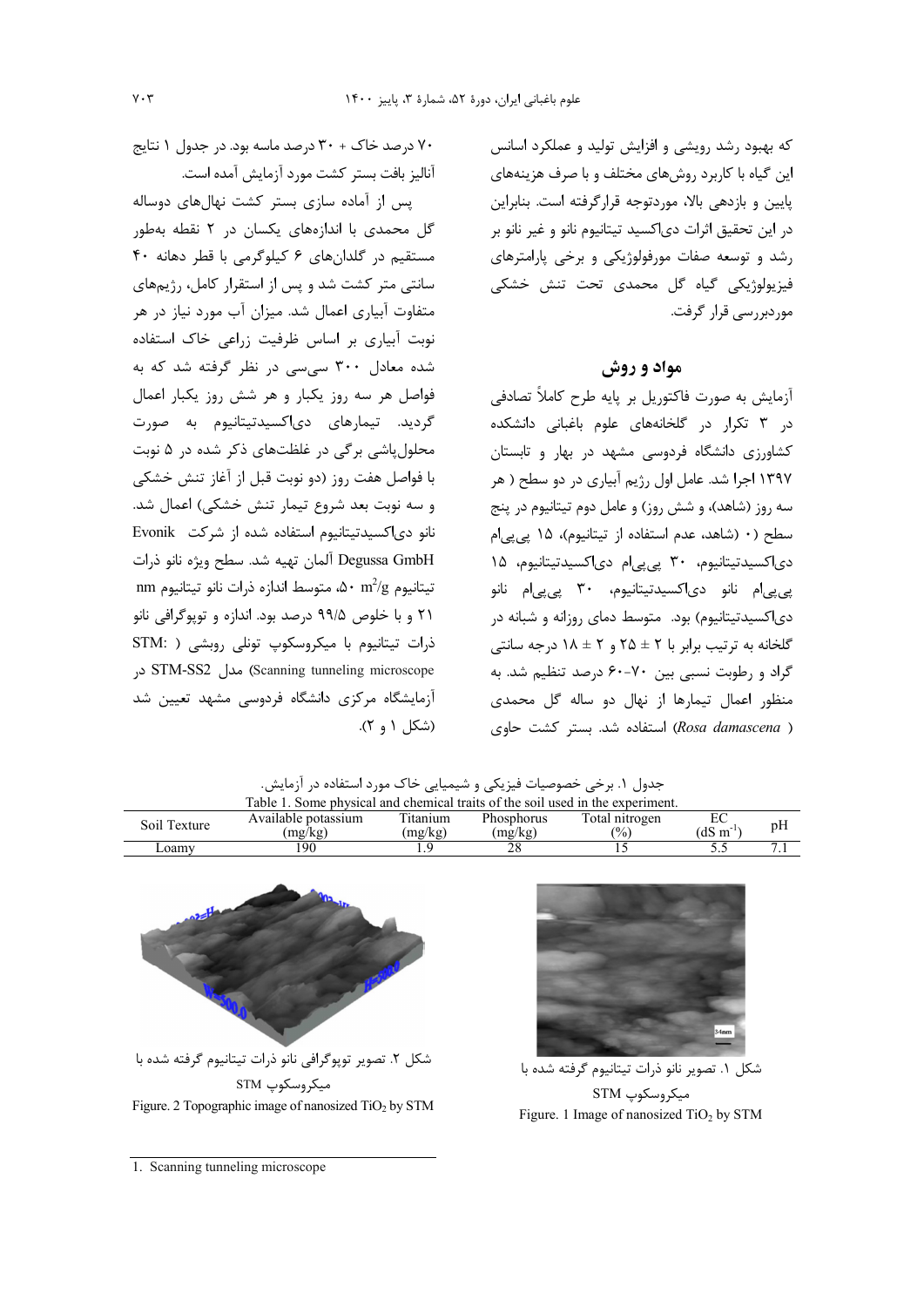دی|کسیدتیتانیوم غیر نانو از شرکت AppliChem GmbH آلمان با خلوص ۹۹ درصد تهيه شد.

### اندازهگیری صفات مورفولوژیک

در انتهای آزمایش یعنی پس از اعمال دو رژیم آبیاری و محلول پاشی بر گی صفات مورفولوژیک اندازه گیری شد. به این منظور ارتفاع گیاه با خط کش و سطح برگ با دستگاه سطح برگسنج (Model Li-Cor- 1300, USA) مورد اندازهگیری قرار گرفت. تعداد گل به صورت پیوسته شمارش شد. قطر گل، قطر دمگل و طول دمگل با کولیس دیجیتال ثبت شد. سپس ریشه و اندام هوایی گیاه به مدت ۴۸ ساعت در دمای ۷۵ درجه سانتیگراد به آون منتقل شدند وزن خشک کل گیاه با ترازوی ديجيتال مدل GF-300 با دقت ۰/۰۰۱ مورد اندازهگيري قرار گرفت. نسبت ریشه به اندام هوایی از تقسیم وزن خشک ریشه به وزن خشک اندام هوایی گیاه بهدست آمد.

اندازهگیری صفات فیزیوشیمیایی شاخص سبزینگی برگ (اسپد) با استفاده از دستگاه كلروفيلمتر (SPAD) مدل 502 spad در سه قسمت از سه برگ مشابه، تازه و سالم شامل ابتدا، وسط و انتهای بوته اندازهگیری و میانگین آن برای بوته مورد نظر ثبت شد (Oneill, 2006). محتواي رطوبت نسبي (Relative Water Content) آب برگ در برگهای كاملاً توسعه يافته بعد از مشاهده علايم تنش مطابق با رابطه زير محاسبه شد (Omae et al., 2007).

= محتوای رطوبت نسبی (./) (وزن تر برگ-وزن خشک برگ)<br>۱۰۰ (وزن آماس برگ-وزن خشک برگ)

میزان پرولین طبق روش .Bates *et al* (1973) با استفاده از دستگاه اسپکترفتومتر ( Jenway Model 6305) و در طول موج ۵۲۰ نانومتر مورد محاسبه قرار گرفت. برای اندازهگیری قند کل ۰/۲ میلی لیتر از عصاره تغليظ شده با ٣ ميلي ليتر معرف آنترون مخلوط و به مدت ٢٠ دقيقه در حمام آب گرم با دماي ١٠٠ درجه سانتیگراد قرار گرفت. میزان جذب نور هر یک از نمونهها پس از سرد شدن در طول موج ۶۲۰ نانومتر

اندازەگىرى شد (Sadasivam & Manickam, 1992). آنالیز آماری دادههای این تحقیق با استفاده از نرم افزار MSTAT-C صورت گرفت و برای رسم نمودارها از برنامه EXCEL استفاده شد. مقايسه ميانگينها با استفاده از آزمون LSD در سطح ۵٪ انجام شد.

# نتايج و بحث

# صفات مورفولوژيک

با توجه به نتايج تجزيه واريانس (جدول ٢)، اثر رژيم هاي آبیاری، دیاکسیدتیتانیوم و اثر متقابل رژیمهای آبیاری و دی|کسیدتیتانیوم بر وزن خشک کل، نسبت ریشه به اندام هوایی و ارتفاع گیاه معنیدار نشد. اثر رژیم های آبیاری، دیاکسیدتیتانیوم بر سطح برگ بوته در سطح احتمال ١ درصد معنىدار بود. در ارتباط با صفات وابسته به گل اندازهگیری شده، استفاده از دو رژیم آبیاری منجر به ایجاد تفاوت معنیدار در سطح احتمال ۱ درصد شد و اثر دي اكسيد تيتنانيوم بر وزن خشک گل، قطر گل، قطر دمگل، طول دمگل و تعداد گل اثر معنیدار داشت. به این ترتیب با افزایش دور آبیاری از ۳ روز به ۶ روز سطح برگ بوته، قطر گل و قطر دمگل به ترتیب ۱۵، ۱۲/۴ و ۱۰/۹۸ درصد کاهش داشت. همچنین در آبیاری هر ۳ روز یکبار به طور میانگین ۳۷ گل در هر بوته مشاهده شد که پس از افزایش فاصله آبیاری به ۶ روز این تعداد به ٣٣ گل در هر بوته كاهش يافت. از طرفى با محلول پاشی تیتانیوم سطح برگ بوته زیاد شد. ضمن اینکه تیتانیوم در تمام سطوح استفاده شده روی صفات وابسته به درشتی گل مثل قطر گل، قطر دمگل و طول دمگل اثر داشت (جدول ۴).

بیشترین وزن خشک کل (۳۹/۳۸ گرم)، سطح برگ (۳۴۰۵ سانتی متر مربع در هر بوته)، قطر گل (۲۹/۴ میلی متر)، قطر دمگل (۴۱/۴ میلی متر) و طول دمگل (۵۰/۷ میلی متر) در تیمار ۱۵ پی پی ام نانو دی|کسیدتیتانیوم مشاهده شد. همچنین کاربرد تمام تیمارهای تیتانیوم منجر به افزایش تعداد گل شد. به طوریکه تعداد گل با کاربرد ۱۵ و ۳۰ پی پی ام دی اکسید تیتانیوم ۴۰/۸ و ۵۴/۹ درصد و با کاربرد ۱۵ و ۳۰ یی یی ام نانو دی اکسیدتیتانیوم ۸۴ و ۶۹ درصد افزايش يافت (جدول ۴).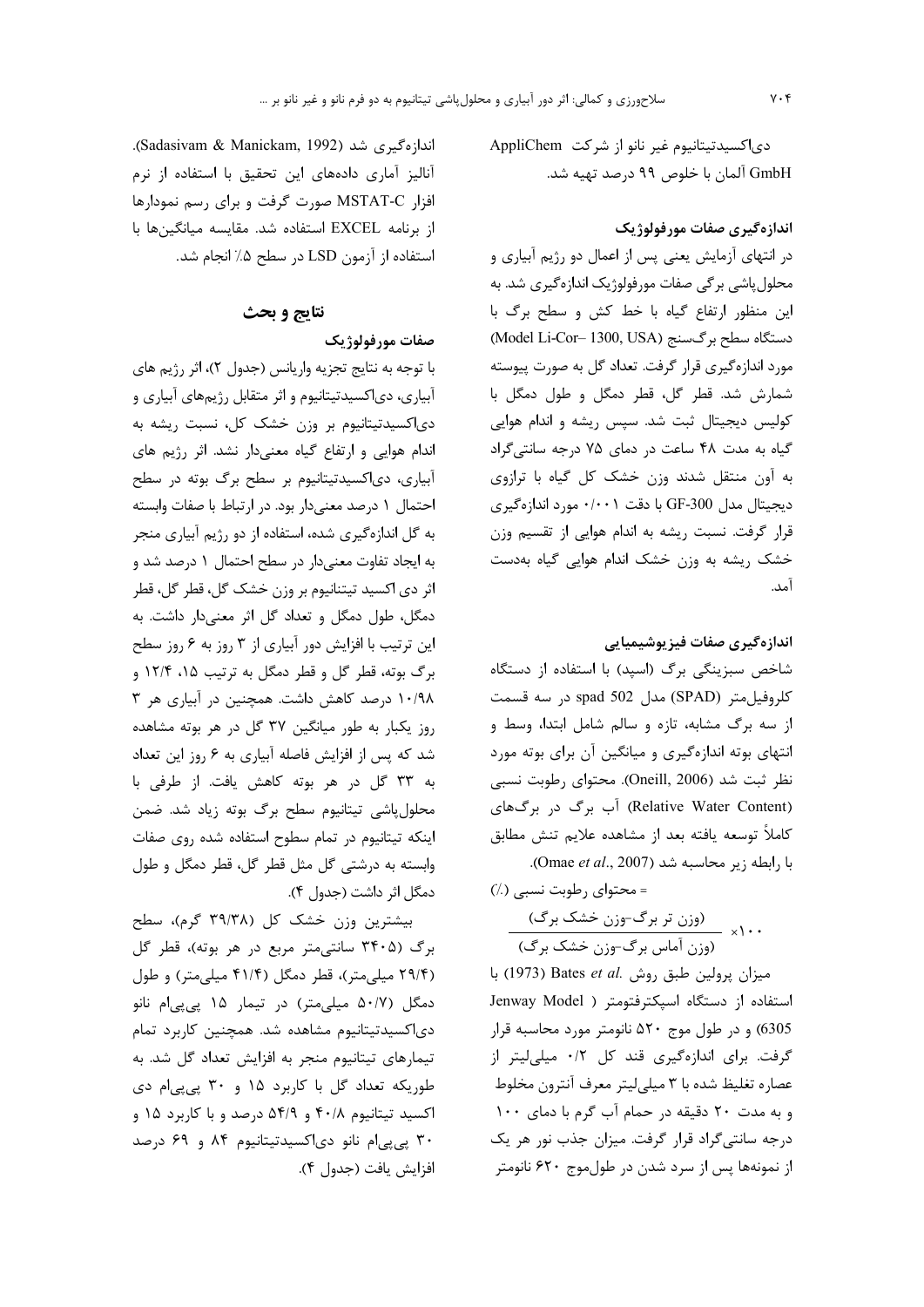|                                         |      | Mean of squares        |                     |                                      |                      |                    |                    |                      |                      |
|-----------------------------------------|------|------------------------|---------------------|--------------------------------------|----------------------|--------------------|--------------------|----------------------|----------------------|
| Source of variation                     | d.f. | dry<br>weight<br>Total | Shoot<br>Root       | eaf area<br>$\overline{\phantom{0}}$ | Plant height         | diameter<br>Flower | diamete<br>Pedicle | Pedicle<br>length    | Number<br>of flowers |
| Irrigation regimes (A)                  |      | $0.067^{ns}$           | $0.025^{ns}$        | 1809580.8                            | 2.241 <sup>ns</sup>  | 74.26              | 128.96             | 9.07                 | $112.13$ **          |
| Nanosized and bulk titanium dioxide (B) | 4    | 19.052 <sup>ns</sup>   | 0.018 <sup>ns</sup> | 519124.67**                          | 102.24 <sup>ns</sup> | $101.95***$        | $101.95$ **        | 167.63 <sup>ns</sup> | 87.38**              |
| $A \times B$                            | 4    | $9.166^{ns}$           | 0.001 <sup>ns</sup> | 38284.07 <sup>ns</sup>               | $13.06^{ns}$         | $5.87^{ns}$        | $5.87^{ns}$        | 5.38 <sup>ns</sup>   | 2.38 <sup>ns</sup>   |
| Error                                   | 20   | 37.68                  | 0.021               | 71688.85                             | 62.18                | 8.52               | 8.52               | 9.97                 | 2.43                 |
| CV(%)                                   |      | 19.27                  | 43.89               | 8.94                                 | 13.70                | 12.32              | 8.18               | 7.46                 | 8.80                 |

جدول ۲. نتایج تجزیه واریانس اثر رژیمهای آبیاری و دی اکسید و نانو دی اکسید تیتانیوم بر برخی صفات گل محمدی. Table 2. Results of irrigation regimes and dioxide and nano titanium dioxide on some traits of Rosa damascene.

\*\*، \* و 11s: به ترتيب تفاوت معنىدار در سطح احتمال ١ و ۵ درصد و نبود تفاوت معنىدار.

\*\*, \*, ns: Significantly difference at 5 and 1% of probability level, and non-significantly difference, respectively.

شد که با افزایش دور آبیاری از ۳ روز به ۶ روز مقدار آنها کاهش یافت. این در حالی است که سطوح دی|کسیدتیتانیوم و نانو دی|کسیدتیتانیوم اثر مثبتی بر درشتی گلهای محمدی داشت. اگرچه Haghighi Daneshmand & (2012) گزارش نمودند تاکنون اثر تیتانیوم بر رشد زایشی گیاه بررسی نشده است، .Z018) Kamali et al (2018) گزارش کردند گلهای تیمار شده با ۵ پیپیام نانو دیاکسیدتیتانیوم طول جام گل بیشتر و گلهای تیمارشده با ۱۰ پی پی ام نانو دی|کسیدتیتانیوم و ۱۵ پی پی|م دی|کسیدتیتانیوم قطر گل بیشتری داشتند. اگرچه در این آزمایش تیمارهای تیتانیوم تأثیر مثبتی بر تعداد و اندازه گل داشت، اما در گوجهفرنگی تیتانیوم بر زمان ظهور اولین گل و ورود گیاه به فاز زایشی اثری نداشت ( Qi et al., 2013). ضمن اينكه تعداد گل را در غلظت ١ میلی گرم بر لیتر کاهش داد و در غلظت ۲ میلی گرم بر لیتر نانوتیتانیوم بر تعداد گل بی اثر بود. اگر تعداد گل را به عنوان یکی از اجزاء اصلی عملکرد گیاه در نظر بكيريم منطبق با نتايج فوق Choi & Chao (2005)، گزارش كردند اكسيد تيتانيوم از طريق افزايش فتوسنتز باعث افزايش عملكرد شده است. افزایش میزان محصول لوبیا چشم بلبلی تحت تیمار ۱۲۵ یی پی ام در هکتار تیتانیوم توسط Owolade et .al (2008) گزارش شده است. این محققین دلیل افزایش محصول لوبیا چشم بلبلی را نقش تیتانیوم در فعالیت نوری فتوسنتز دانستند. در مطالعه دیگری

همان طور که از نتایج پیداست اولین نشانههای كمبود آب، با كاهش تورژسانس و به دنبال آن كاهش رشد و توسعه سلول، بویژه سلولهای ساقه و برگها بروز میکند. طبیعی است که با کاهش رشد سلول، اندازه اندام محدود می شود. به همین دلیل اولین اثر محسوس کمآبی بر گیاهان را میتوان در اندازه کوچکتر برگ یعنی کاهش سطح برگ گیاه مشاهده کرد. از طرفی در شرایط کمآبی، جذب عناصر غذایی کاهش می یابد که روی رشد و توسعه برگها اثر دارد (Khorasani nejad et al., 2015). همان طور كه در نتايج آمده كاربرد تيتانيوم چه به صورت ذرات نانو و چه غیر نانو منجر به افزایش سطح برگ شد، هرچند تیمار ۱۵ یی پی|م نانو دی|کسیدتیتانیوم نتایج بهتری داشت. منطبق با نتايج فوق در گياه اطلسي گزارش شده است در تیمار ٢٠ پیپیام دی اکسیدتیتانیوم مقدار سطح برگ ۴۲۹/۵ سانتی متر مربع بود که نسبت به شاهد ۸۰ درصد افزایش داشت. ضمن اینکه بیشترین سطح برگ در تیمار ۱۰ پیپیام نانو دی اکسیدتیتانیوم مشاهده شد. نتایج در گیاه اطلسی نشان داد محلولپاشی برگی اطلسی با تیتانیوم در تمام غلظتهای استفاده شده در شرایط عدم تنش، تعداد گل ,ا افزایش داد. ضمن اینکه اطلسی های تیما, شده با ۵ پی یی ام نانو دی اکسیدتیتانیوم نسبت به سایر گیاهان پر گلتر بودند (Kamali et al., 2018). در این تحقيق سه صفت قطر گل، قطر دمگل و طول دمگل به عنوان معیاری از اندازه و درشتی گل در نظر گرفته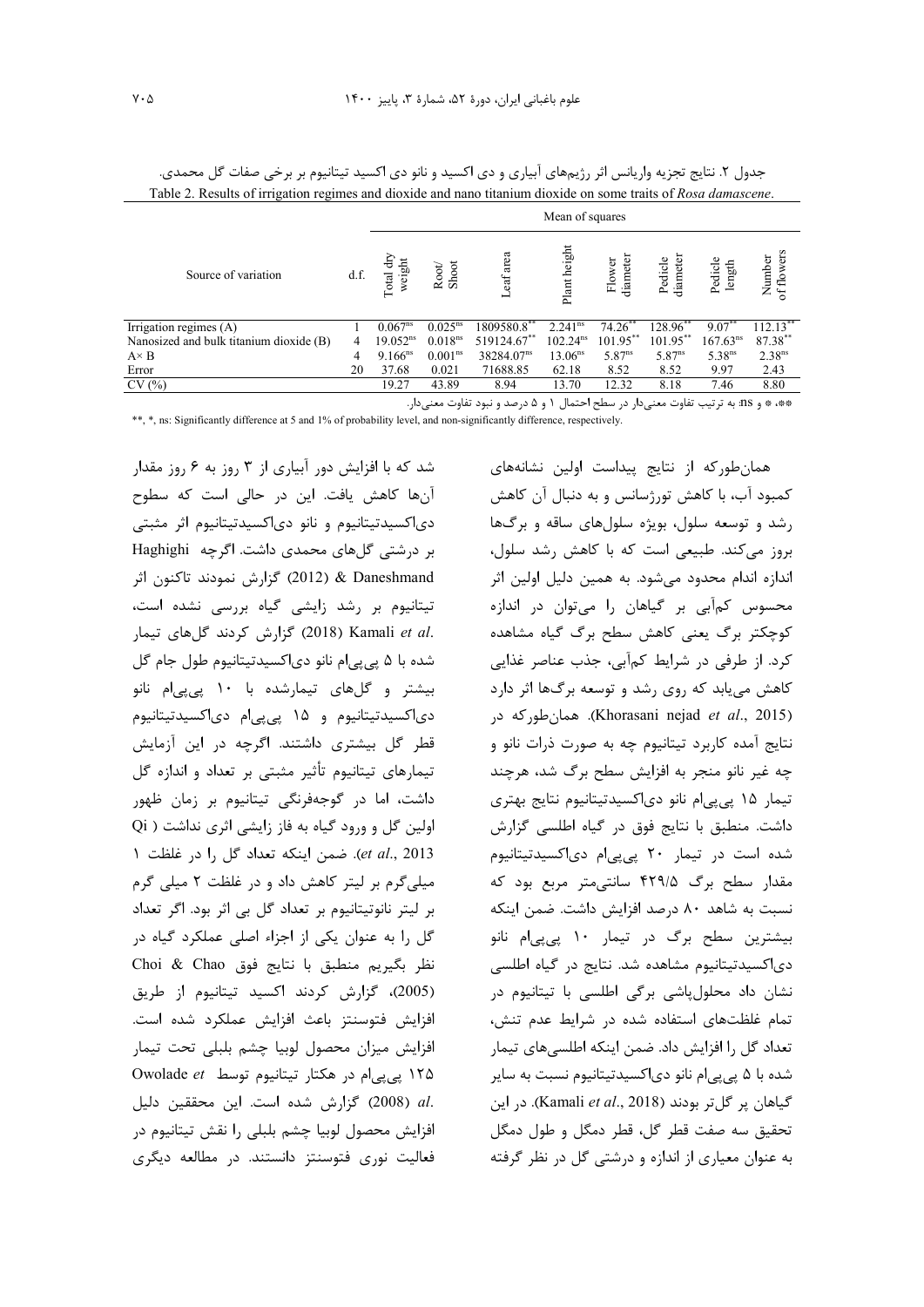2005). انباشت پرولین در شرایط تنش ممکن است به علت فعال سازى آنزيمهاى بيوسنتزى پرولين، كاهش اکسیداسیون و تبدیل آن به گلوتامات و کاهش استفاده از پرولین در سنتز پروتئینها باشد ( Maggio et al., 2002). از طرفی در گیاهانی که در معرض تنشهای گوناگون قرارگرفتهاند کربوهیدرات موردنیاز برای حیات افزایش یافته و ذخیره میگردد (Chylinski et al., 2007). محتوای نسبی آب برگ در شرایط عدم محلولپاشی ۴۸/۸ درصد بود و با محلول پاشی برگی با ۱۵ و ۳۰ پی پیام نانو دی|کسیدتیتانیوم به ترتیب به ۷۱/۳ و ۶۲/۵ درصد رسید. مقدار پرولین در تیمار شاهد (عدم محلولپاشی با تیتانیوم) ۰/۳۵ میکرومول بر گرم وزن تر بود و پس از محلول پاشی با ۳۰ پی پی|م نانو دی|کسیدتیتانیوم به ٠/٧١ ميكرومول بر كرم وزن تر افزايش يافت. ميزان کربوهیدرات کل در شرایط عدم محلول پاشی برگی با تیتانیوم ۰/۲۵ میلی گرم بر گرم وزن تر بود و در تیمار ۱۵ پیپیام دیاکسیدتیتانیوم و ۱۵ پیپیام نانو دی|کسیدتیتانیوم به ترتیب به ۰/۳۶ و ۰/۴۸ میلی گرم بر گرم وزن تر افزایش یافت. بررسی اثر متقابل دو رژیم آبیاری ۳ و ۶ روز و تیمارهای تیتانیوم محلولپاشی شده بر محتوای پرولین نشان داد در تیمار ۳۰ پی پی ام نانو دی اکسیدتیتانیوم و دور آبیاری ۳ روز یکبار مقدار پرولین ۰/۵۴ و در همین تیمار تیتانیوم و دور آبیاری ۶ روز یکبار برابر ۰/۸۸ میکرومول بر گرم وزن تر بود (شکل ۳). همچنین در تیمار ۱۵ پیپیام نانو دیاکسیدتیتانیوم مقدار کربوهیدرات کل در دو رژیم آبیاری ۳ و ۶ روز به ترتیب برابر ۰/۳۵ و ۰/۶۱ میلی گرم بر گرم وزن تر مشاهده شد (شکل ۴). نتایج فوق مبنی بر افزایش عدد اسپد به عنوان شاخصی از مقدار کلروفیل در برگ گیاه، تحت تأثیر محلول پاشی برگی تیتانیوم با گزارش Alcaraz & Cravajal (1998) مبنی بر تأثیر مثبت تيتانيوم و مطالعات .Rasouli et al (2018) روى گياه بادمجان مبنی بر تأثیر مثبت نانوذرات تیتانیوم بر افزایش کلروفیل منطبق است. گزارش شده است Cramer et al., ) تيتانيوم با افزايش مقدار كلروفيل

Mahajan & Tuteja, ) افزایش فشار تورگر می شود

اعمال تیتانیوم در محلول غذایی از طریق کاهش اثرات سمی عناصر دیگر، باعث افزایش رشد شد ( Haghighi 2012 .E Daneshmand, 2012). همچنین گزارش شده است تيتانيوم موجب افزايش فعاليت آهن در كلروپلاست برگ شده و در نهایت جذب مواد غذایی را بالا برده (Al caraz et al., 2004) و اين امر موجب افزايش وزن خشک گیاه می گردد (Yang & Hong, 2006).

### صفات فيزيوشيميايي

تجزيه واريانس صفات فيزيوشيميايي گل محمدي نشان داد رژیمهای آبیاری و اثر متقابل آبیاری و دي|کسيدتيتانيوم بر عدد اسيد بيتأثير بود. اثر آبياري و دیاکسیدتیتانیوم بر محتوای رطوبت نسبی، محتوای پرولین برگی و کربوهیدرات کل در سطح احتمال ١ درصد معنی دار بود. همچنین اثر متقابل آبیاری و دی اکسیدتیتانیوم بر محتوای پرولین و کربوهیدارت کل برگ گیاه گل محمدی معنی دار (p≤ ٠/٠١) بود (جدول٣). محلول پاشي با دياكسيدتيتانيوم هم به صورت نانو و هم غیر نانو منجر به افزایش عدد اسپد شد. در شرایط عدم محلولپاشی عدد اسپد ۳۳ بود و با محلول پاشی ۱۵ پی پی ام دی اکسیدتیتانیوم و ۱۵ پی پی ام نانو دی اکسیدتیتانیوم عدد اسپد به ترتیب به ۳۷ و ۴۲ رسید (جدول ۴). محتوای رطوبت نسبی برگ یکی از بهترین شاخصها درتشخیص تعادل بین آب تأمین شده برای برگ و سرعت تعرق است، لذا به عنوان شاخصی مهم در انتخاب گیاهان مقاوم به خشکی در نظر گرفته میشود. محتوای رطوبت نسبی برگ بالاتر به این معناست که در شرایط تنش خشکی برگ قادر است آب بیشتری را حفظ و ریشه نیز میتواند آب بیشتری را جذب کند ( & Blum Ebercon, 1981). افزایش دور آبیاری از ۳ به ۶ روز محتوای نسبی آب برگ را کاهش و میزان پرولین و کربوهیدرات کل موجود در برگ گیاه گل محمدی را افزايش داد. منطبق با نتايج فوق تجمع پرولين طي تنش خشکی در پژوهش .Wang et al (2009) گزارش شده است. پرولین از جمله موادی است که در پاسخ به تنش خشکی غلظت آن در سلول افزایش می یابد و در نتیجه باعث حرکت آب سلولهای برگ و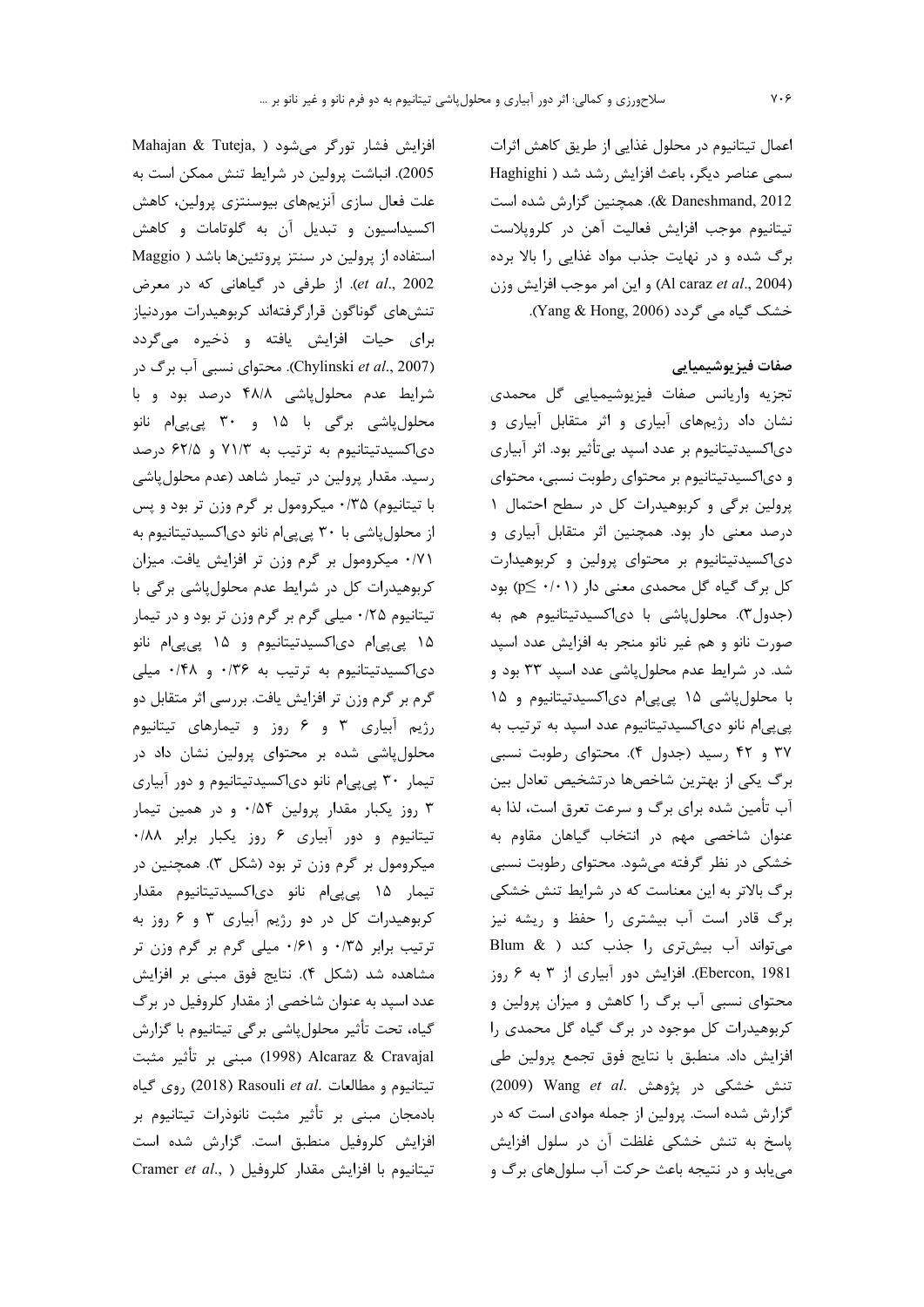1987) و نيتروژن (Cramer et al., 1987) مي تواند روى رشد رويشى گياه مؤثر باشد. مطالعات Martinez et al. (1993) روى گياه فلفل نشان داد اعمال تيمار تیتانیوم در افزایش کلروفیل و به دنبال آن افزایش قند و در نتيجه بهبود كيفيت فلفل مؤثر است. 1987) و به دنبال آن افزایش فتوسنتز، خصوصاً از طريق افزايش انتقال الكترون از فتوسيستم ٢ به ١ (Ram et al., 1983)، افزايش فعاليت نوري فتوسنتز (Owolade *et al.*, 2008) و همچنین تأثیر در جذب عناصر مؤثر در توليد كلروفيل و فتوسنتز مثل آهن Cramer et al., ) منيزيم (Cramer et al., 1987)

جدول ٣. نتايج تجزيه واريانس اثر رژيمهاى آبيارى و دى اكسيد و نانو دى اكسيد تيتانيوم بر برخى صفات گل محمدى. Table 3. Results of irrigation regimes and dioxide and nano titanium dioxide on some traits of Rosa damascene.

|                                         | Mean of squares |                    |                                 |           |                        |  |  |
|-----------------------------------------|-----------------|--------------------|---------------------------------|-----------|------------------------|--|--|
| Source of variation                     | d.f.            | Spad index         | Relative<br>humidity<br>content | Proline   | Total<br>carbohydrates |  |  |
| Irrigation regimes (A)                  |                 | 8.74 <sup>ns</sup> | 956.54                          | $0.22$ ** | 0.111                  |  |  |
| Nanosized and bulk titanium dioxide (B) | 4               | $71.85***$         | 407.83**                        | $0.12***$ | $0.073***$             |  |  |
| $A \times B$                            | 4               | $5.29^{ns}$        | 23.50 <sup>ns</sup>             | $0.13***$ | $0.072***$             |  |  |
| Error                                   | 20              | 9.92               | 34.10                           | 0.025     | 0.013                  |  |  |
| CV(%)                                   |                 | 8.30               | 9.75                            | 9.45      | 8.54                   |  |  |

\*\*، \* و as: به ترتیب تفاوت معنیدار در سطح احتمال ۱ و ۵ درصد و نبود تفاوت معنیدار. \*\*, \*, ns: Significantly difference at 5 and 1% of probability level, and non-significantly difference, respectively.

جدول۴. مقایسه میانگین اثر رژیمهای آبیاری و دی اکسید تیتانیوم نانو و غیر نانو بر صفات مورفولوژیک و فیزیوشیمیایی گل محمدی. Table 4. Mean comparison effects of irrigation regimes and nanosized and bulk titanium dioxide on morphological and physiochemical traits of Rosa damascene.

|                                                   | Treatment    | leaf area<br>$\rm \left( cm^2 \right)$ | diameter<br>Flower<br>(mm) | Pedicle diameter<br>$\binom{mm}{mm}$ | Pedicle length<br>$(\text{mm})$ | ð<br>flowers<br>Number | Spad               | water<br>content (%)<br>Relative | (µmol/gfw)<br>Proline | carbohydrate<br>(mg/gfw)<br>Total |
|---------------------------------------------------|--------------|----------------------------------------|----------------------------|--------------------------------------|---------------------------------|------------------------|--------------------|----------------------------------|-----------------------|-----------------------------------|
| $\frac{day}{y}$<br>Irrigation<br>egimes           | 3            | $3242.13^a$                            | $25.28^{a}$                | 37.78 <sup>a</sup>                   |                                 | $19.667$ <sup>a</sup>  |                    | 65.56 <sup>a</sup>               | $0.456^{\rm b}$       | 0.340 <sup>b</sup>                |
|                                                   | 6            | $2750.93^{b}$                          | $22.13^{b}$                | $33.63^{b}$                          |                                 | 15.800 <sup>b</sup>    | ٠                  | $54.26^{b}$                      | $0.628$ <sup>a</sup>  | $0.461$ <sup>a</sup>              |
| Titanium<br>dioxide<br>$\left( \text{ppm}\right)$ | $\Omega$     | 2588.25°                               | $18.16^{\circ}$            | $30.16^{\circ}$                      | $36.15^{\circ}$                 | $11.833^{d}$           | $33.15^{\circ}$    | $48.83^\circ$                    | $0.351$ °             | $0.255^{\circ}$                   |
|                                                   | 15(bulk)     | 2922.58 <sup>b</sup>                   | $22.05^{\rm b}$            | $34.05^{\rm b}$                      | $41.83^{b}$                     | $16.667$ <sup>c</sup>  | 37.08 <sup>b</sup> | 56.60 <sup>b</sup>               | $0.486^{bc}$          | $0.357^{bc}$                      |
|                                                   | 30(bulk)     | 2989.16 <sup>b</sup>                   | $23.86^{b}$                | $35.86^{b}$                          | $40.86^{b}$                     | $18.333^{bc}$          | $37.86^{b}$        | $60.23^{b}$                      | $0.509^{bc}$          | $0.374^{bc}$                      |
|                                                   | 15 Nanosized | 3405.66 <sup>a</sup>                   | $29.43^a$                  | $41.43^a$                            | $50.76^{\circ}$                 | $21.833^{a}$           | 42.76 <sup>a</sup> | 71.36 <sup>a</sup>               | $0.655^{ab}$          | $0.482^{ab}$                      |
|                                                   | 30 Nanosized | 3077.00 <sup>b</sup>                   | 25.01 <sup>b</sup>         | 37.01 <sup>b</sup>                   | 41.90 <sup>b</sup>              | $20.000^{ab}$          | $38.90^{b}$        | $62.53^{b}$                      | $0.708^{\rm a}$       | $0.536^{\circ}$                   |
| <b>LSD</b>                                        |              | 322.5                                  | 3.51                       | 3.51                                 | 3.80                            | 1.87                   | 3.79               | 7.03                             | 0.19                  | 0.13                              |

در هر ستون میانگینهای با حداقل یک حرف مشترک، در سطح احتمال پنج درصد تفاوت معنیداری ندارند. In each column means followed by at least a common letter, are not significantly at 5% probability level.



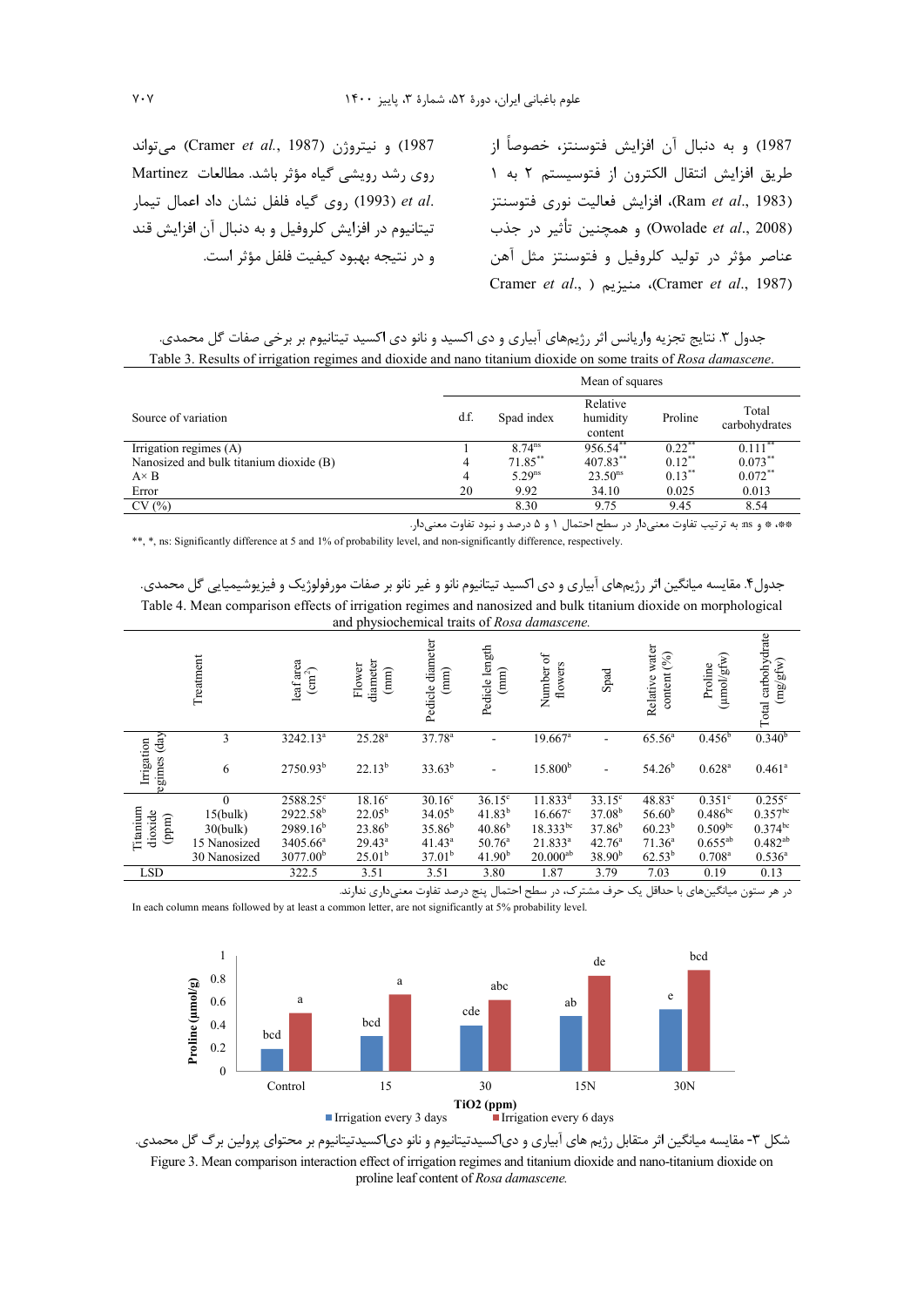

شکل ۴. مقایسه میانگین اثر متقابل رژیم های آبیاری و دی|کسیدتیتانیوم و نانو دی|کسیدتیتانیوم بر کربوهیدرات کل برگ گل محمدی. Figure 4. Mean comparison interaction effect of irrigation regimes and titanium dioxide and nano-titanium dioxide on total carbohydrate leaf content of *Rosa damascene.*

نتیجه *گ*یری کلی افزایش دور آبیاری از ۳ روز به ۶ روز روی وزن خشک كل گياه اثر نداشت، ولي منجر به كاهش سطح برگ، تعداد گل، محتوای نسبی آب برگ و افزایش محتوای پرولین و کربوهیدرات شد. این در حالی است که کاربرد دى كسيدتيتانيوم و نانو دى اكسيدتيتانيوم منجر به فزایش مقدار پرولین و کربوهیدرات کل در شرایط تنش شد. دی|کسیدتیتانیوم در هر دو فرم استفاده شده (نانو و غیر نانو) در درشت تر شدن اندازه گل و افزایش صفات رويشي گل محمدي اثر داشت، هرچند افزايش متعادل رشد رويشي (افزايش وزن خشک کل) از يک طرف و بالا رفتن درصد تشكيل گل و كارايي فتوسنتز (شاخص كلروفيل- اسيد) از طرف ديگر در همه تيمارهاي حاوي تیتانیوم مشاهده شد، در تیمار نانو دیاکسیدتیتانیوم به خصوص در سطح ۱۵ پی پی|م نتایج بهتری مشاهده شد.

### **سپاسگزاری**

از واحد ویژه خدمات تخصصی علوم باغبانی و مهندسی فضای سبز دانشگاه فردوسی مشهد بابت تأمين هزينههاي اين پژوهش قدرداني ميگردد.

در مطالعهای .Zheng *et al* (2005)، افزایش جوانه زني، وزن خشک گياه، تشکيل کلروفيل، فعاليت آنزيم روبیسکو و سرعت فتوسنتز را در اسفناج در اثر تیمار با  $Rasouli$  دى كسيدتيتانيوم نانو مشاهده نمودند. مطالعات 4%L.+ "#\$ \$ CI- CU+% 85 "% (2018 ) *et al*. سطوح مختلف محلول پاشی نانوذره دی|کسیدتیتانیوم و تنش کمآبیاری معنیدار بود. به طوریکه بیشترین میزان پرولین با ۵۰ / ۱۱ درصد افزایش در مقایسه با شاهد در گیاه تیمار شده با تنش کمآبی همراه با محلولپاشی ۱۰۰ میلی گرم بر لیتر نانو ذره دی اکسیدتیتانیوم مشاهده شد. منطبق با نتايج فوق گزارش شده است با عمال تنش کمآبیاری به همراه محلول پاشی نانو ذرات دی|کسیدتیتانیوم تأثیر افزایشی در میزان پرولین داشته است ( Rasouli *et al.*, 2018). مطالعات در گیاه لوبیا نشان داد کاربرد نانوذره دیاکسیدتیتانیوم در غلظت ۰/۰۱ درصد منجر به افزایش قندهای محلول شد (Abdel latef *et al*., 2017). گزارش شده است احتمالاً نانو ذره تیتاینوم با افزایش دریافت نور، فتوسنتز و کارایی آن را افزایش داده و پتانسیل تولید کربوهیدرات گیاه را بالا مے، برد ( Rasouli *et al*., 2018).

#### **REFERENCES**

- 1. Abdel Latef, A. A., Alhmad, M. F. A. & Abdel fattah K. E. (2017). The possible roles of priming with ZnO nanoparticles in mitigation of salinity stress in lupine (*Lupinus termis*) Plants. *Journal of Plant Growth Regulation*, 36, 60-70.
- 2. Alcaraz, C., Botia, M., Carlos, F. & Fernando, R. (2004). Effect of foliar sprays containing calcium, magnesium and titanium on peach (*Prunus persica* L.) fruit quality. *Journal of the Science of Food and Agriculture*, 84 (9), 949-954.
- 3. Arazmjo, A., Heidari, M.s & Ghanbari, A. (2010). Effect of water stress and type of fertilizer on yield and quality of chamomile (*Matricaria chamomilla* L.). *Iranian Journal of Crop Sciences*, 12(2), 100- 111. (In Farsi).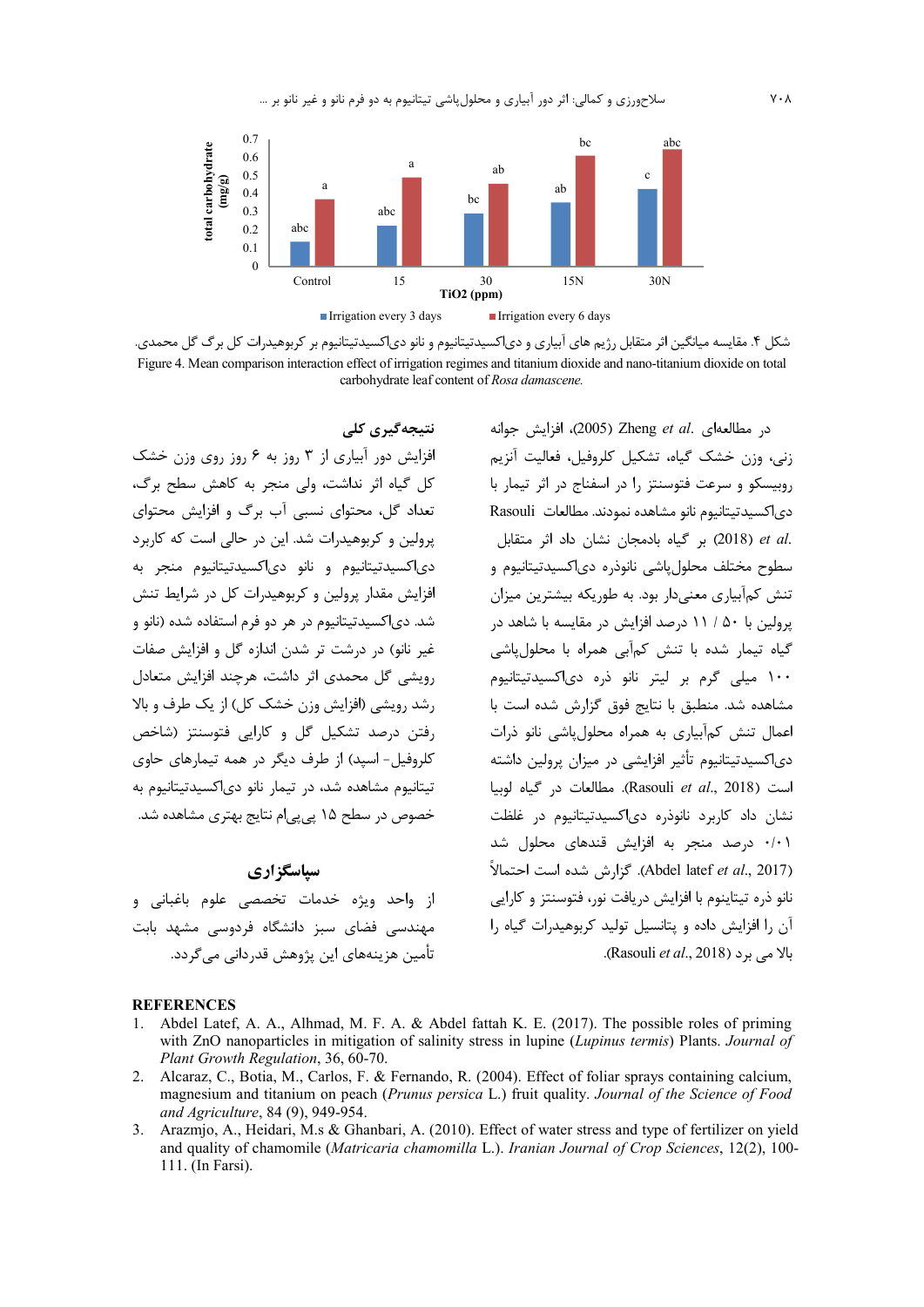- 4. Aziz, E. A., Hendawi, S. T., Azza, E. E. D. & Omer, E. A. (2008). Effect of soil type and irrigation intervals on plant growth, essential oil and constituents of *Thymus vulgaris* plant. *American-Eurasian Journal Agriculture and Enviromental Sciences*, 4(4), 443-450.
- 5. Bates, L. S., Waldran, R. P. & Teare, I. D. (1973). Rapid determination of free proline for water studies. *Plant Soil*, 39, 205-208.
- 6. Blum, A. & Ebercon, A. (1981). Cell membrane stability as a measure of ought and heat tolerance in wheat. *Crop Science*, 21, 43-47.
- 7. Carvajal, M. & Alcaraz, C. F. (1998). Why titanium is a beneficial element for plants. *Journal of Plant Nutrition*, 21(4), 655-664.
- 8. Carvajal, M., Martínez-Sánchez, F. & Alcaraz, C. F. (1994). Effect of Ti (IV) on some physiological activity indicators of *Capsicum annuum* L. plants*. Horticulture Science*, 69, 427-432.
- 9. Chao, S. H. L. & Choi, H. S. (2005). *Method for providing enhanced photosynthesis*. (pp10) Korea Research Institute of Chemical Technology, Korea.
- 10. Chylinski, K. W., Lukaszewska, A. & Kutnik, K. (2007). Drought response of two bedding plants. *Acta Physiology Plant*, 29, 399-406.
- 11. Cramer, G. R., Lauchl, J., Lauchl, A. & Epstein, E. (1987). Influx of Na, K and Ca into roots of salt stressed cotton seedlings: Effects of supplemental Ca. *Plant Physiology*, 83, 510-516.
- 12. Ghahraman, A. (1996). *Iranian Cormophytes* (*systematic herbal*), Academic Publishing Center, Tehran. (In Farsi).
- 13. Haghighi, M. & Daneshmand, B. (2012). Comparison of titanium and titanium nanoparticles on growth and photosynthesis of tomato in hydroponic system. *Science and Technology of Greenhouse Cultures*, 4(13), 73-79. (In Farsi).
- 14. Hassani**,** A. (2006). Effect of water deficit stress on growth, yield and essential oil content of *Dracocephalum moldavica*. *Iranian Journal of Medicinal and Aromatic Plants*, 22(3), 256-261. (In Farsi).
- 15. Kamali, M., Shoor, M. & Feizi, H. (2018). Impacts of nanosized and bulk titanium dioxide on flowering and morpho-physiological traits of petunia (*Petunia hybrid*) in salinity stress. *Journal of Horticultural Science,* 3(2), 199-212. (In Farsi).
- 16. Khorasani nejad, S., Soltanloo, H., Ramezan pour, S., Hadian, J. & Atashi, S. (2015). Effect of drought stress on some morphological characteristics, quantity and essence quality of Lavender. *Journal of Crop Improvement*, 17 (4), 979-988. (In Farsi).
- 17. Khote, L. R., Sankaran, S., Maja, J., Ehsani, R. & Schuster, E. W. (2012). Applications of nanomaterials in agricultural production and crop protection: *Crop Protection*, 35, 64-70.
- 18. Konishi, K. & Tsuge, T. (1936). Inorganic constituents of green-manure cops. *Journal Agricultural Chemistry Society*, 12, 916-930.
- 19. Maggio, A., Miyazaki, S., Veronese, P., Fujita, T., Ibeas, J. I., Damsz, B., Narasimhan, M. L., Hasegawa, P. M., Joly, R. J. & Bressan, R.A. (2002). Does proline accumulation play an active role in stress-induced growth reduction? *Plant Journal*, 31(6), 699-712.
- 20. Mahajan, S. & Tuteja, N. (2005). Cold, salinity and drought stresses. *Biochemistry and Biophysics Journal*, 444, 139-158.
- 21. Martinez-Sanchez, F., Nunez, M., Amoros, A., Gimenez, J. L. & Alcaraz, C. F. (1993). Effect of titanium leaf spray treatments on ascorbic acid levels of *Capsicum annuum* L. fruits. *Journal Plant Nutrition*, 16(5), 975-981.
- 22. Mozaffarian, V. (2005). *The trees and shrubs of Iran*, Contemporary Culture Publishing House. (In Farsi).
- 23. Nair, R. S., Varghese, H., Nair, B. G., Maekawa, T., Yoshida, Y. & Sakthi Kumar, D. (2010). Nanoparticulate material delivery to plants. *Plant Science*, 179, 154-163.
- 24. Noori, K., Omidi, H., Naghdi badi, H., Torabi, V. & Ftukoan, H. (2012). Effect of water and soil salinity on flower yield, soluble compounds, content of salinity and essential oil content of Shirazi chamomile. *Journal of Water Research in Agriculture*, 26 (4), 367-378. (In Farsi).
- 25. Omae, H., Kumar, A., Kashiviba, K. & Shono, M. (2007). Assessing drought tolerance of snap bean (*Phaseolus vulgaris*) from genotypic differences in leaf water relations, shoot growth and photosynthetic parameters. *Plant Production Science,* 10(1), 28-35.
- 26. Oneill, P. M., Shanahan, J. F. & Schepers, J. S. (2006). Use chlorophyll florescence assessments to differentiate corn hybrid respond to variable water conditions. *Crop Science*, 46, 681-687
- 27. Owolade, O. F., Ogunleti, D. O. & Adenekan, M. O. (2008). Titanium dioxide affects diseases, development and yield of edible cowpea. *Journal of Agricultural and Food Chemistry*, 7(5), 2942-2947.
- 28. Ram, N., Verloo, M. & Cottenie, A. (1983). Response of bean (*Phaseolus vulgaris*) to foliar spray of titanium. *Journal of Plant and Soil*, 73, 285-290.
- 29. Rasouli, F., Abedini, F. & Zahedi, S. M. (2018). The effect of titanium nano dioxide on physiological particular and chlorophyll fluorescence parameters in eggplant (*Solanum melongena* L.) under water deficit stress. *Journal of Vegetables Sciences*, 2(4), 37-51. (In Farsi).